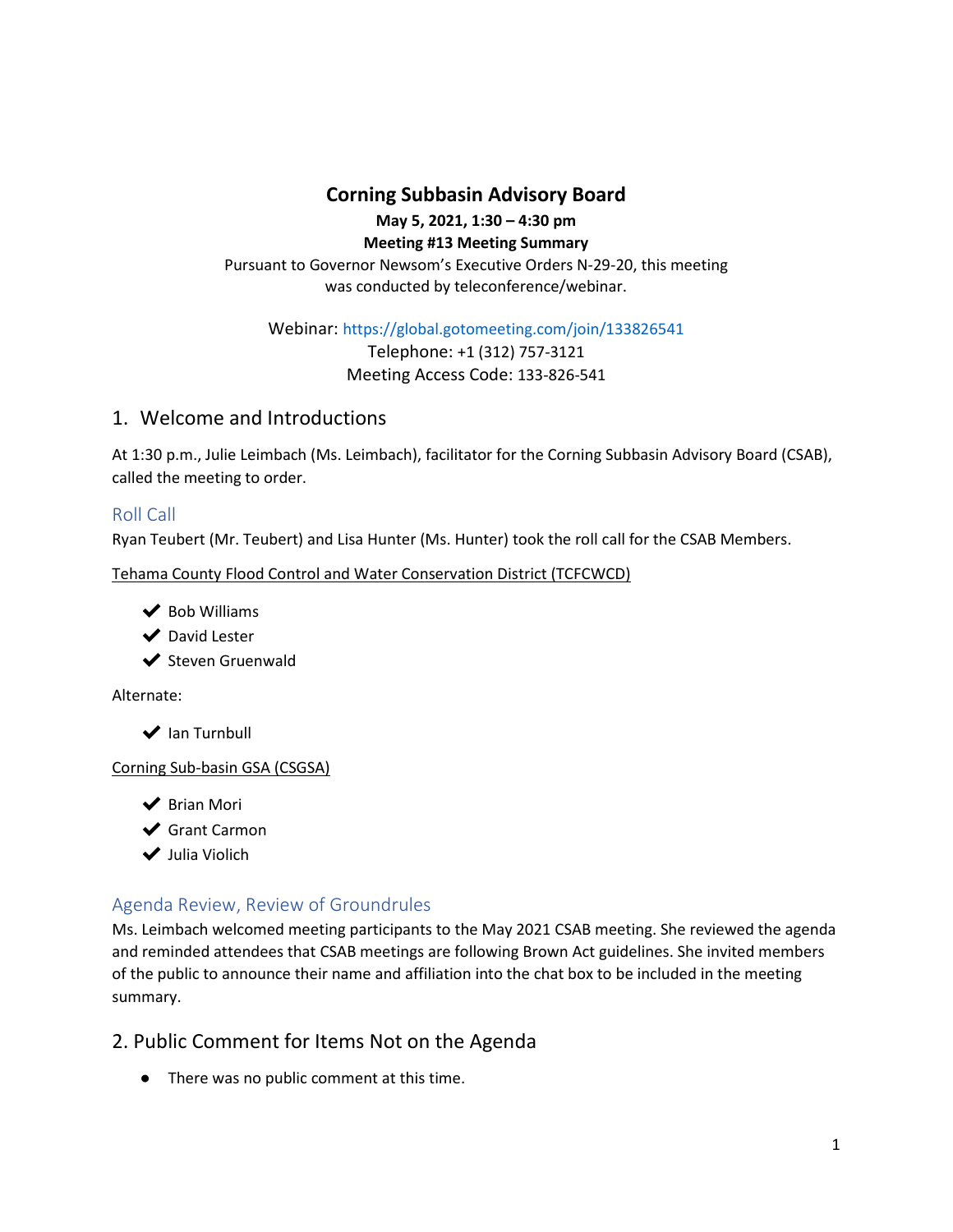# 3. Action Item: Approval of the Meeting Summary

Grant Carmon made the motion: *The CSAB approves the CSAB April Meeting Summary*. Brian Mori seconded the motion. Ms. Leimbach opened public comment on the motion.

Public comment on meeting summary

- Tamara Williams (Ms. Williams), Landowner I want my comments on the GSP sections to be recorded. I expected my comments that I submitted by email to be attached to last month's CSAB meeting summary and in that way applied to the record.
	- $\circ$  Lisa Porta (Ms. Porta) All written comments we receive will be attached to the GSP.
	- $\circ$  Ms. Williams I was hoping that the comments would be put in front of the CSAB before the GSP is completed. My intent was to share them with this larger group.

Ms. Leimbach opened Board discussion on this motion. Hearing no comments from the CSAB members, she called a vote.

Vote:

**TCFCWCD** 

- Bob Williams Aye
- David Lester Aye
- $\bullet$  Steven Gruenwald Aye

#### CSGSA

- Grant Carmon Aye
- Julia Violich Aye
- Brian Mori Aye

The Board unanimously approved the motion with a 6-0 vote.

### 4. GSA Updates

Mr. Teubert and Ms. Hunter reported to the CSAB on the TCFCWCD and CSGSA, respectively.

#### **TCFCWCD**

- In our last meeting, our Board approved the GSP development timeline.
- The Commission is considering a letter to request an extension of the deadline to submit the GSP.
- We are continuing to develop sustainable management criteria for four basins in Tehama County.
- CSGSA
	- On April 14, the CSGSA continued discussions regarding the activities occurring at the CSAB meetings for GSP development.

Interbasin Coordination

● Montgomery & Associates (M&A) continued interbasin coordination with Tehama County GSPs to the north, regarding modeling and Data Management System (DMS) development.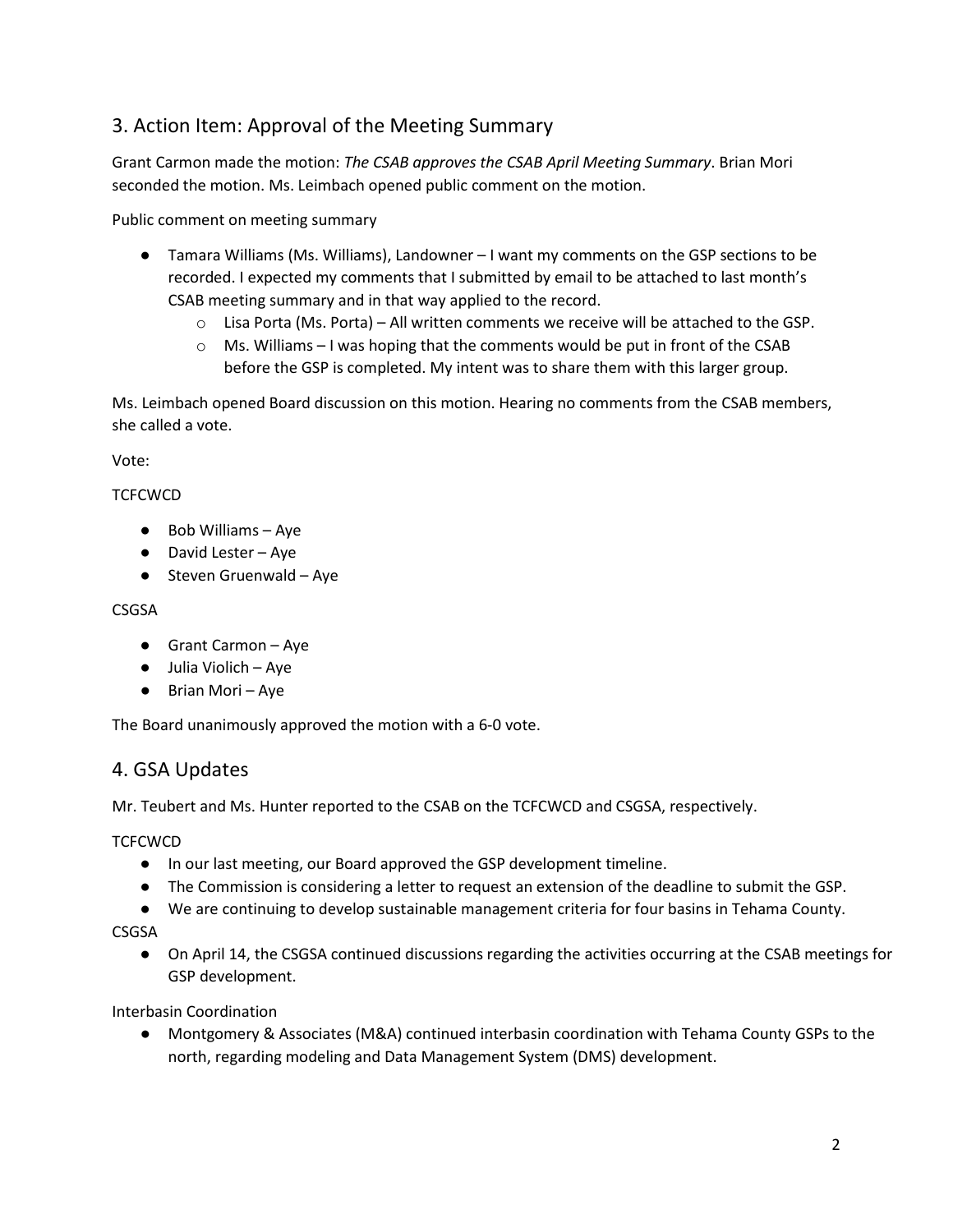● M&A continued interbasin coordination with technical teams throughout the Northern Sacramento Valley coordinating on Sustainable Management Criteria (SMC) and Groundwater Dependent Ecosystem (GDEs) for groundwater basins along the Sacramento River.

# 5. Water Quality Sustainable Management Criteria (SMC)

## Review GSP Regulations, Subbasin Conditions, SMC Approaches

Ms. Porta reviewed the GSP regulations on the water quality SMC and Corning Subbasin Groundwater Quality in terms of constituents of concern (COC), beneficial uses, and monitoring locations. She then shared an assessment of water quality monitoring in the basin including the data available on arsenic, nitrate and Total Dissolved Solids (TDS). She made the following points:

- SGMA is primarily concerned with the management of groundwater quantity; however, GSP projects and actions must not degrade current groundwater quality (i.e. not make it worse than 2015).
- There is adequate existing monitoring in the Corning Subbasin to meet the GSA's water quality monitoring needs. The proposed approach is to rely on the existing monitoring network.
- Data shows that arsenic and nitrate have been detected in the Corning Subbasin and may be considered COCs in the Subbasin (as described in the Groundwater Conditions section of the GSP).
- There are not many contaminant plumes in the Corning Subbasin (the maps showing existing contamination sites are provided in the Groundwater Conditions Section of the GSP).
- There are three different metrics that can be used to develop water quality degradation SMC; the GSP team recommends using the metric defined as: Number of Supply Wells that Exceed Concentrations of Applicable COCs.

## CSAB Discussion

The CSAB members asked Ms. Porta clarifying questions about the proposed approach. These are the outcomes of the clarifications, technical team recommendations, and CSAB recommendations.

Monitoring Network and Assessing Cause

- Assessing Cause of Water Quality Degradation
	- $\circ$  The GSP will note the approach for monitoring water quality but will not include specific evaluation which will have to be developed on a case-by-case basis. Identification and evaluation of an exceedance for water quality and if it is due to GSP implementation is one of the big challenges with SGMA.
	- o Each case will need to be analyzed individually. If the GSA has not done a project in the area, it is reasonable to say that the GSA did not cause any of the observed water quality degradation.
	- $\circ$  If GSA does have a project in the area, then the exceedance might require an analysis to evaluate if the GSP implementation caused that exceedance.
	- $\circ$  It will be important to cultivate a relationship and coordinate on data with the entities conducting water quality monitoring.
	- $\circ$  Staff requested distribution of the map of the contaminant plumes. M&A is also planning to include the map of contaminant plumes in the GSP Water Quality section.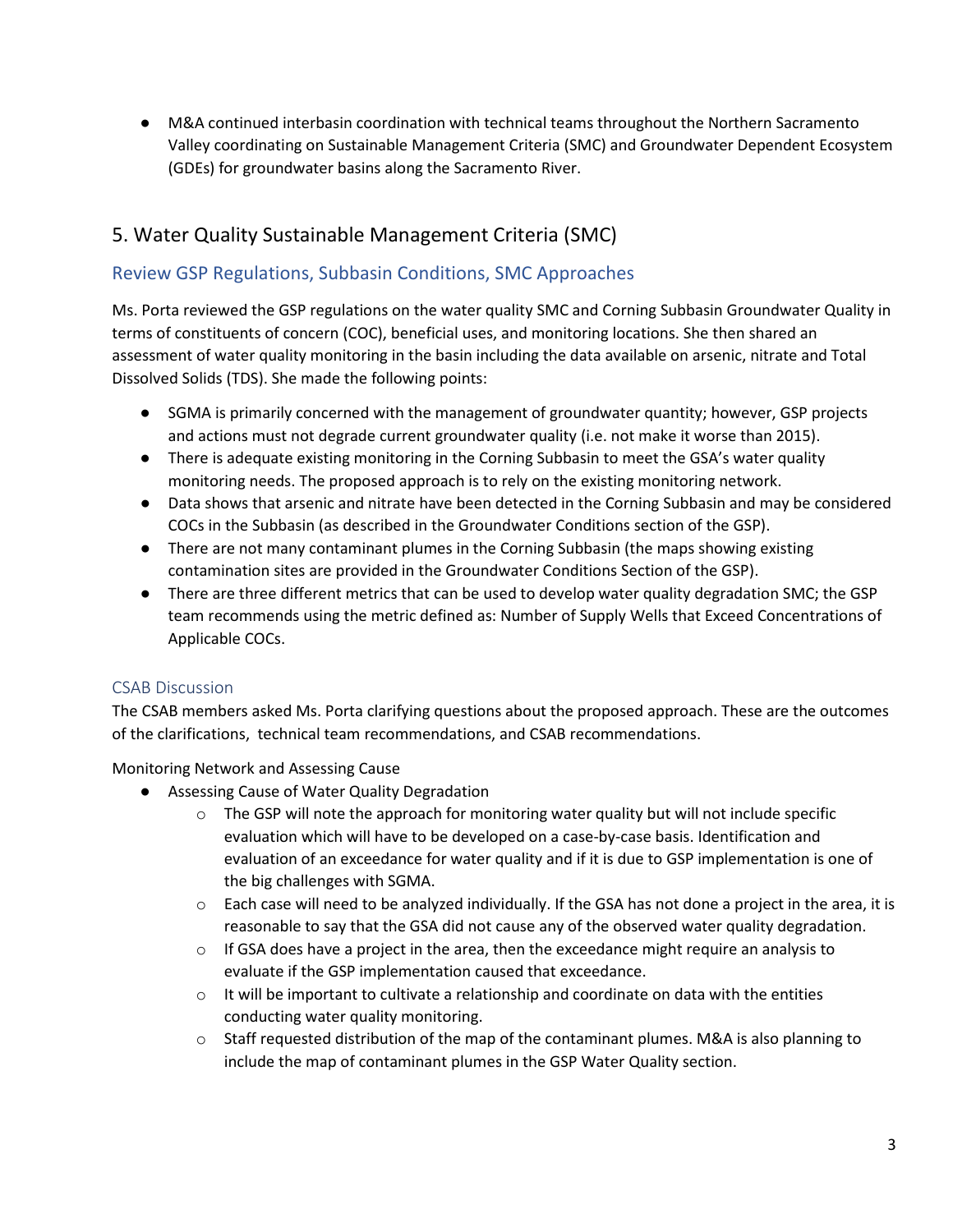- Monitoring Network
	- $\circ$  The GSA can use existing monitoring wells to evaluate water quality. The monitoring network includes supply wells, not observation wells.
	- $\circ$  A significant and unreasonable effect will be triggered when contamination is identified at a supply well in the monitoring network.
	- $\circ$  CSAB raised concern that nitrates could be a localized problem and we should not allow it to define the quality in the surrounding area.
	- $\circ$  The observation wells indicating nitrate detection are not supply wells and will not be used as part of the monitoring wells.
- Reference Water Quality and Monitoring Networks
	- $\circ$  Water Quality in the Corning Subbasin is similar to other nearby subbasins and better than many basins in the state.

Setting Sustainable Management Criteria

- Purpose for regulatory standard and consistency with adjacent basins regulatory standards
	- o CSAB expressed interest in setting the same regulatory standards as adjacent basins.
	- $\circ$  The proposed approach is not necessarily more strict than adjacent basins.
- Differences between proposed approach for Corning Subbasin and adjacent basins
	- $\circ$  Corning Subbasin is considering looking at constituents of concern including TDS, arsenic and nitrate because they have been identified in the basin and are described in the Groundwater Conditions section of the GSP.
	- $\circ$  In adjacent basins, they are only using TDS as a proxy for all water quality and a different approach to the monitoring network is used.
	- $\circ$  However, this approach used by other basins might not be fully in compliance with GSP regulations.
- Similarities between proposed approach for Corning Subbasin and adjacent basins
	- o Approaches use the same Maximum Contaminant Level (MCL) to set MTs
- Monitoring Network Data Availability
	- $\circ$  Irrigated Lands Regulatory Program (IRLP) will be requiring all domestic wells within agricultural lands to report nitrate concentrations starting in 2022. Corning Subbasin does not want to be redundant.
	- $\circ$  Use of existing monitoring networks does not require any additional monitoring.
	- $\circ$  Concern was raised by CSAB that if the GSA is using multiple existing monitoring programs and those programs change, the GSA would need to find another way to meet their monitoring needs.
	- $\circ$  The GSA would need to reassess every so often to adapt the monitoring network, which will need to occur for all monitoring networks for each of the Sustainability Indicators, as the GSP implementation progresses.
	- o Other basins are also using existing monitoring networks.
	- $\circ$  Individual Board members expressed concern about the relying on external monitoring networks for the timely and continued availability and access of monitoring data.
	- o M&A found that the State Board's 2020 monitoring data for all the wells became available in February and March of 2021. Based on this timeline, the data would be available for your GSA Annual Report due in April. Some wells are monitored more than once per year and that data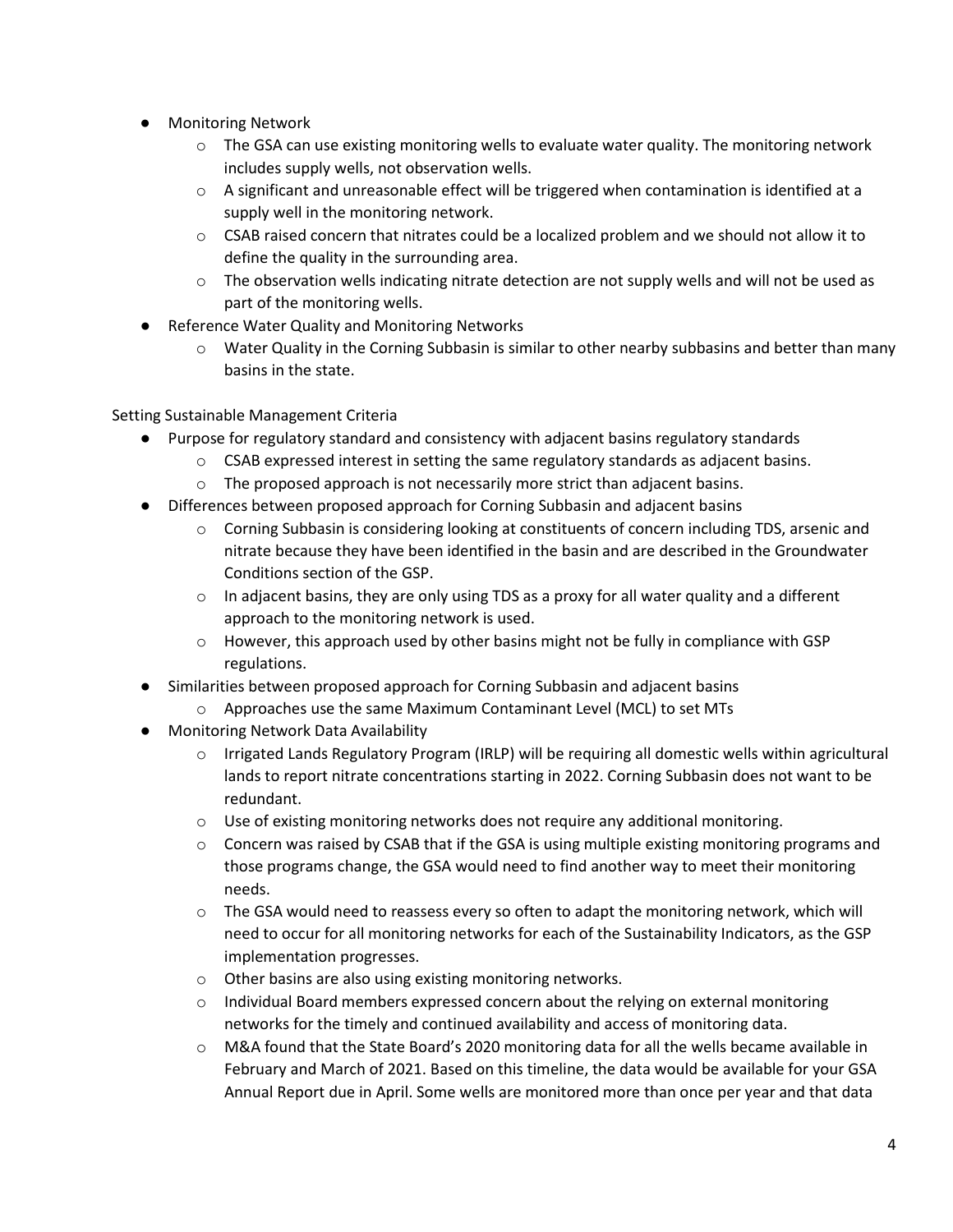may be available at other times. An average or one data point per year per well is adequate to evaluate water quality.

- Scope of Monitoring
	- $\circ$  Individual Board members expressed concern about unnecessarily widening scope on water quality. Arsenic and nitrate are out of the GSA's control. Does this put the burden on the GSA to prove that the GSA management actions and projects did not have a negative impact on water quality?
	- o The GSP regulations require the identification of any COCs, and the development of related SMC for monitoring of GSP implementation.
- New Nitrate Datasets
	- $\circ$  CSAB comment: With the new nitrate domestic well monitoring program, there will be a huge dataset available. The likelihood of two monitoring points exceeding the limit on nitrate is high.

#### Additional M&A Technical Input

- There is no right or wrong approach to monitoring. The monitoring network should be the most appropriate one for the basin's needs.
- Given M&A's current water quality assessment, nitrate and arsenic are potentially COCs in the subbasin. The proposed approach is that the GSA evaluate whether the projects are not degrading the water quality in a way that mobilizes arsenic and nitrate. TDS has no relationship to arsenic or nitrates or other potential problems with the other constituents. If we reach an understanding that arsenic and nitrate are not a concern, we could remove them from the GSP Groundwater Conditions section.

#### CSAB Recommendations

Individual Board members suggested the following recommendations:

- This draft statement is really broad brush; we need to get more specific. Recommend adding MCL to the statement.
- Focus water quality SMC on TDS only.
- Eliminate arsenic and nitrate from the GSP; it is unnecessary to include them. We are tasked by SGMA with defining quantity not quality.
- Change the MT to a percentage that can account for a larger dataset moving forward (instead of a number of exceedances).
- Rely on the separate ILRP program monitoring nitrate.
- Dataset to include the supply wells should include those that are being monitored frequently and not just at individual points in time. Want to support integration of more data in the future.

#### Public Comment

- Ms. Williams I like where things are headed now. I was concerned about getting this Plan involved in too many water quality issues. That is not really part of the primary subbasin objectives. The main thing is to make sure we are looking at potential water quality impacts at the time that we have a project not just based on the status quo but if we were to install a recharge basin. I assume there would be project specific water quality monitoring. I recommend keeping it simple. My question is what happens if we exceed a minimum threshold? Is there a fine? What is the implication?
	- $\circ$  Ms. Porta It is not the minimum threshold but rather the undesirable results that would trigger action. Each project will need to include their own monitoring program per permitting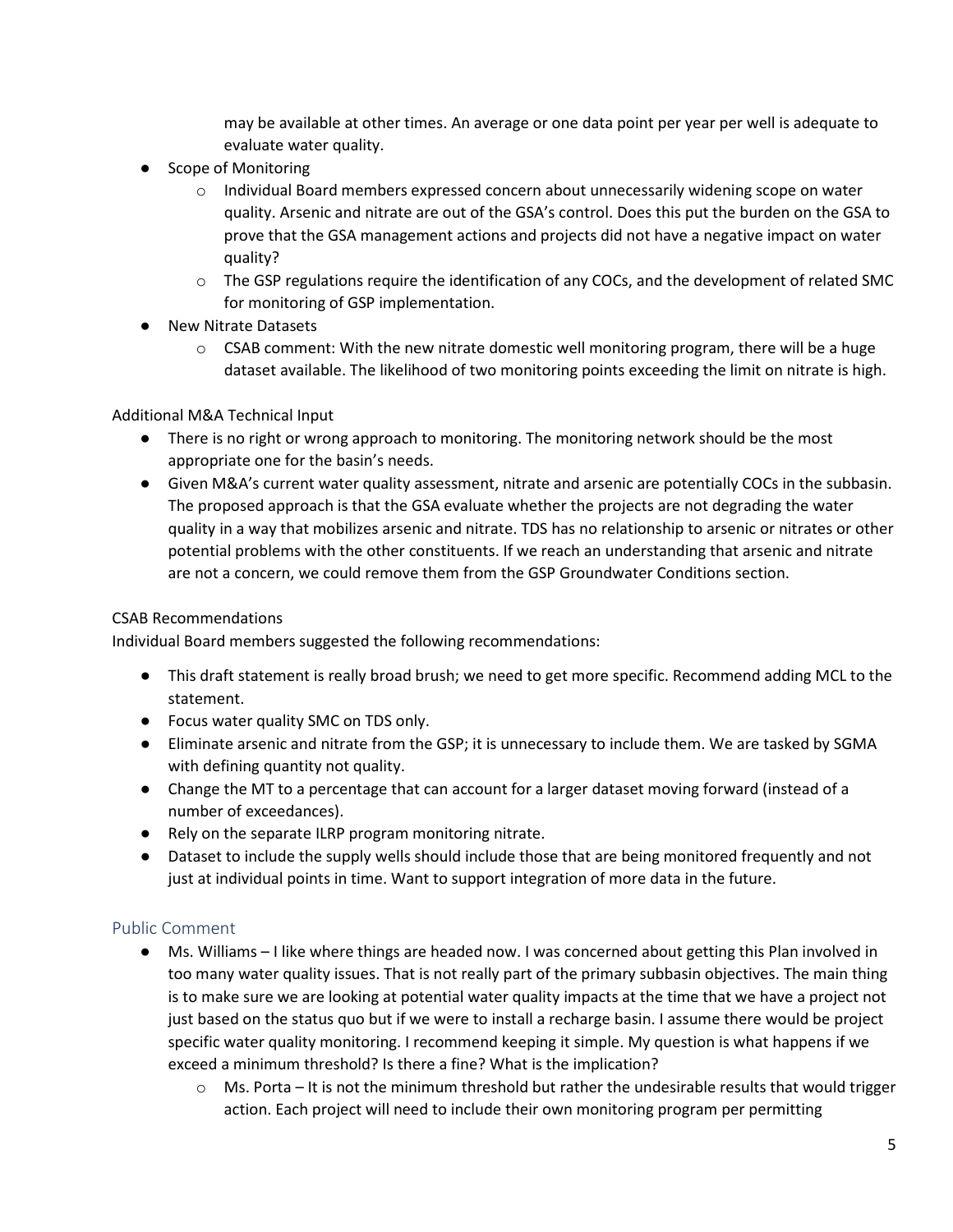requirements and to track if they help reach sustainability. The reason to monitor the supply wells is because those are the ones we are trying to protect.

- Holly Reimers Is there any monitoring of the current status of the wells in the area that are starting to go dry?
	- o Ryan Teubert Invited reporting in the following manners:
		- Report dry wells locally with him at rteubert@tcpw.ca.gov or 530-3851462 x3020
		- Submit a dry well reporting form on tehamacountywater.org. Go to groundwater tab, then groundwater resources button.
	- o Brandon Davison, DWR referred stakeholders to the following website for more information: <https://mydrywatersupply.water.ca.gov/report/>

# 6. Streamflow Depletion SMC

Review draft Significant and Unreasonable Conditions statement, Minimum Thresholds and Measurable Objectives, and options for Undesirable Results

Ms. Porta presented on Interconnected Surface Water and Groundwater Conditions, Groundwater Dependent Ecosystems, general SMC approaches, and draft Significant and Unreasonable Conditions Statements. Highlights include:

- Modeling results helped us identify streams that are interconnected with groundwater, and which reaches are losing or gaining.
	- $\circ$  Sacramento River is fully connected to groundwater and mostly gaining water from groundwater.
	- $\circ$  Thomes Creek is mostly disconnected from groundwater and mostly losing water to groundwater.
	- $\circ$  Stony Creek is likely partially or seasonally connected to groundwater and may gain or lose water depending on water year type and seasons.
	- o Ephemeral streams are likely disconnected from groundwater.
- A new shallow groundwater monitoring network near the streams to better characterize streamflow depletion and for GDEs could be helpful.
- Two stream gauges can help us identify changes in flow upstream and downstream of the Subbasin.
- Separating the effects of the Corning Subbasin on the streamflows is very challenging because the major streams in the Subbasin are boundaries with neighboring subbasins.
- GSP Regulations allow for the use of groundwater elevations as a proxy for streamflow depletion SMC, instead of calculating volume or rate of surface water depletion if a correlation can be identified.
- M&A recommends development of Significant and Unreasonable Conditions Statements that are different for each major stream, to reflect unique characteristics and incorporate main information, as discussed at the February CSAB meeting. These statements incorporate CSAB input.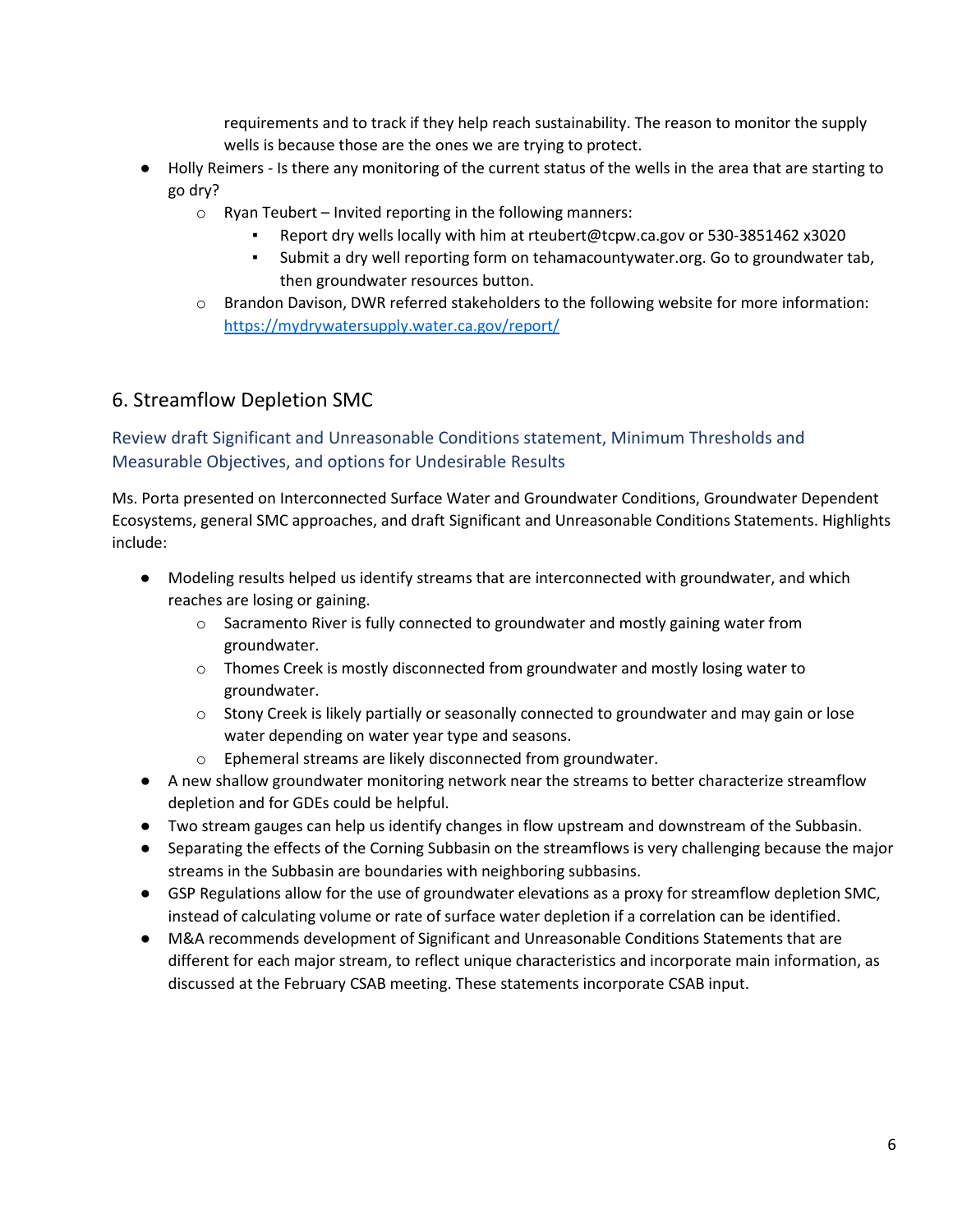## CSAB Discussion on General Statement on Significant and Unreasonable Conditions on Streamflow Depletion SMC

Individual Board members stated that they supported the approach as outlined by M&A. One Board member recognized and appreciated that M&A had incorporated input from the conversations from February into these draft statements.

Questions & Clarifications:

- Consider how the GSA will evaluate potential causes of depletion of surface water between pumping or incidental impact. Stony Creek was used as an example.
	- o Ms. Porta Detailed modeling can be used to evaluate the cause of depletion of surface water. The modeling could help distinguish which basin is being affected – Colusa and/or Corning Subbasin; that would require additional coordination and refinement of the modeling tools. Stony Creek is adjudicated but the water rights are upstream from the pumping locations.

#### Additional M&A Technical Input

- GDEs
	- o The GSA will keep most GDE areas as shown in the NCCAG polygons and that are associated with shallow groundwater levels, categorized as "potential GDEs" in the GSP, to not remove them from the GSP until better data is available (for example, in the Burch Creek area). In response to CSAB member comment, M&A can make a general recommendation that Burch Creek be excluded from GDEs because it is more a case of flood flows supported habitat rather than habitat that the GSA has the authority to protect due to shallow groundwater. M&A can include an assessment of existing information on the Burch Creek Area in the GSP. The window of opportunity is still open for providing that recommendation on Burch Creek to M&A.
	- $\circ$  Suggested setting a framework for streamflow depletion SMC, even if we cannot develop specific quantitative metrics for SMC at this point because of lack of data, instead of completely taking it out as a "data gap". The GSP could include the Groundwater level SMC as an interim starting point (similar to other neighboring subbasins).

CSAB Recommendations

- Support for the approach outlined for the surface water depletion SMC.
- Recommend developing a broader statement that is even more general than the current set of draft statements for comparison. (See slides 35 and 36)
- Support intent that the statement reflects that Corning Subbasin GSA does not have the ability to significantly impact the streamflow depletion of the Sacramento River, which is controlled primarily by reservoir management and surface water diversions upstream.
- In the Approach to MTs, MOs and URs, include a definition of "near" in the statement. Near should be less than 1 mile in which there is connection to surface water. (See Slide 37: Approach to MTs, MOs, and URS; second bullet)
- Recommend being careful about defining pumping from groundwater versus pumping that depletes surface water. For example, Scott River growers must report groundwater pumping proximal to the river 1 mile away; the pumping is categorized as a diversion from the Sacramento River.
- Recommendations related to GDEs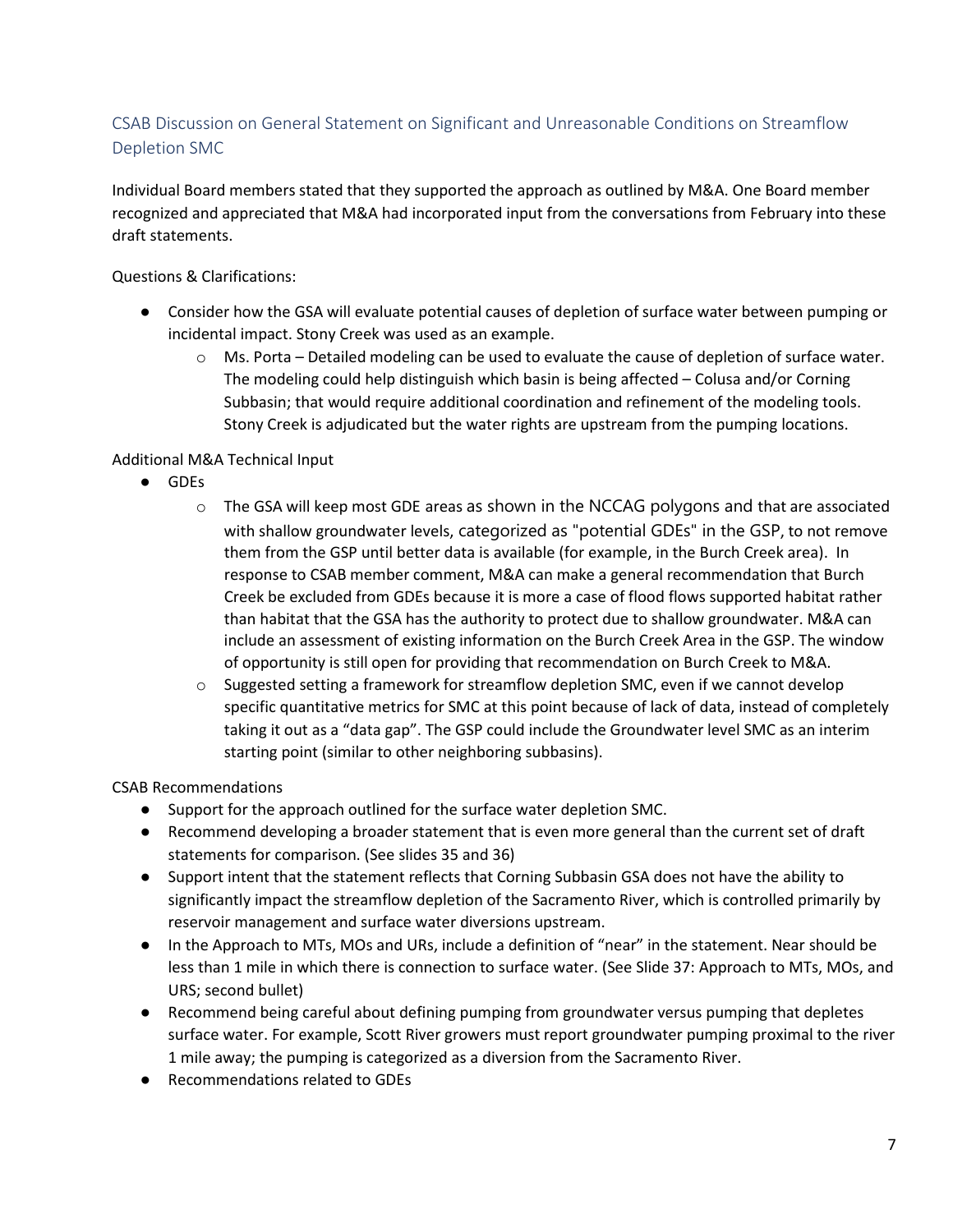- o Recommend eliminating the word "potential" and replace with "existing" and "current". Anything could be a potential GDE; we should focus on the GDEs that exist.
- $\circ$  Recommend exploring ways for Burch Creek to be excluded from GDE list because identifying Burch Creek as a GDE is overreaching; it should not be a GDE.
- Recommendations related to Groundwater Levels SMC
	- o Suggest being consistent with the groundwater Levels SMC because there is not a lot of data on shallow wells and the influence they have.

#### Public Comment

- Ms. Williams, Landowner Be cautious about prematurely dismissing GDEs early considering The Nature Conservancy ICON map does not include cause and effect for effects on GDEs.
	- $\circ$  Recommend managing Arundo removal as an invasive species now and not delaying until later.
	- $\circ$  Recommend including the small tributaries as GDEs but not promising any action around them. Be careful not to eliminate those small tributaries commonly associated with groundwater (See Slide 29).
	- $\circ$  Recommend considering that incidental pumping of shallow groundwater around these areas can shorten the viability of natural habitat.
	- $\circ$  Recommend using a different measurement other than percentage for undesirable results for water levels because the monitoring network is sparse and not consistent. (See slide 37).
	- $\circ$  Support the use of groundwater level SMC as a proxy for the groundwater depletion SMC.

### 7. Projects and Management Actions

### Review Initial Options on Potential Projects and Management Actions to Maintain Groundwater Sustainability

Ms. Porta reviewed a list of 12 specific projects, which M&A developed by integrating the CSAB's input from its last discussion on projects. She presented model results on the project category including projects to maximize available surface water use and conjunctive use.

#### CSAB Discussion

Individual Board members made the following comments and requests:

- Confirmed that the GSP will include projects to deepen wells or build new wells especially for owners of shallow wells will be part of the project portfolio. These types of projects are being pursued in other basins and there may be funding available.
- Request to include the map of water available for recharge from State Board for identification of potential groundwater recharge projects in the GSP section.
- Request to clarify the note in the text in the slide presentation describing the model results.
	- $\circ$  The clarification would include a note that the objective of the projected model simulation is to assess the cumulative effect. The objective is to assess if the change to surface water use over multiple water years resulted in positive benefits to groundwater in a dry year type.
- Request for the GSP to address the need for cooperation between Reclamation and DWR to allow users to do groundwater recharge projects through the canals.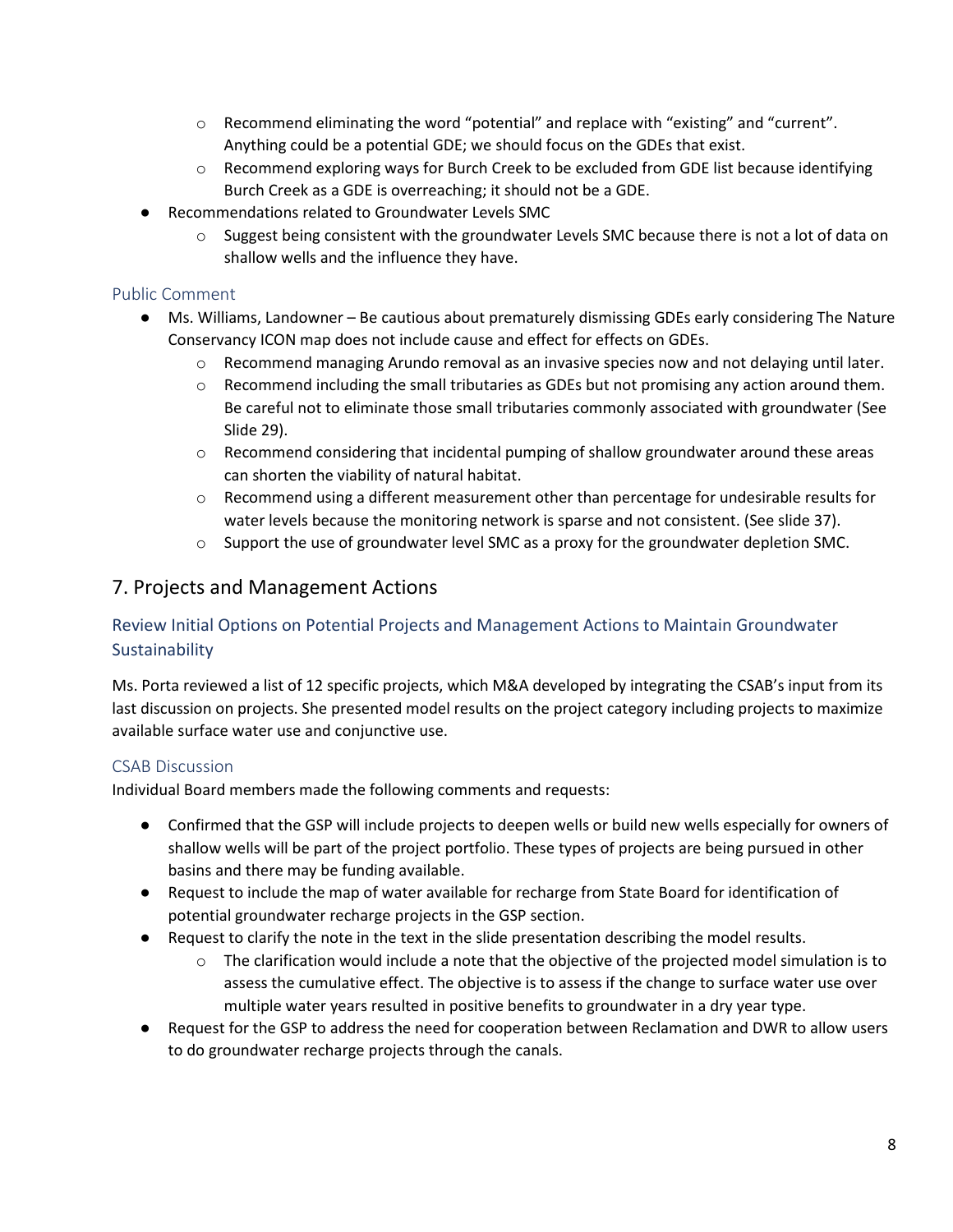● Request to add a discussion of the cost implication of using surface water versus groundwater in the districts; the districts cannot afford to subsidize the application of surface water for the growers to use surface water over groundwater.

### Public Comment

- Ms. Williams, Landowner made the following recommendations and comments:
	- $\circ$  Recommend clarifying the term "priority projects" which seems to imply the projects are prioritized. Are the projects prioritized?
		- Ms. Porta Projects are listed from higher to lower readiness for project implementation.
	- $\circ$  Recommend including a general caveat acknowledging that upcoming changes in California water rights law could affect pricing and availability of water for irrigation and recharge.
	- o Appreciates the use of model results.
- Susan Silveira, Landowner
	- $\circ$  Requested clarification of terms used to describe categories for projects and management actions.
		- Ms. Porta: supply augmentation refers to projects such as groundwater recharge that makes more water available to use other than the groundwater that is there. Demand management has to do with reducing the water demand to reduce water use. The projects in this category aim at agricultural water practices to reduce demand.
	- o Asked whether NRCS would lead projects related to demand side water management?
		- Ms. Porta Good point, we can add a recommendation for collaboration with NRCS. The GSA's role is to bring the pieces together but most of the work is going to be done by multiple entities.
	- o How are we going to finance these projects?
		- $Ms.$  Porta We will address project financing in an upcoming meeting.

# 9. Next Steps

## 2021 CSAB meeting schedule

Ms. Porta reviewed the next steps including:

● Upcoming Groundwater Level SMC Special Meeting on 5/6 at 6pm with in-person and virtual meeting formats.

Action item:

- M&A will add the slide on local and DWR reporting on dry wells to the next presentation to the CSAB.
- M&A will incorporate Board recommendations and suggestions in future drafts.

## 8. Adjourn

Ms. Leimbach thanked Ms. Porta, CSAB members, and the public for participating in this great discussion and adjourned the meeting at 4:15 PM.